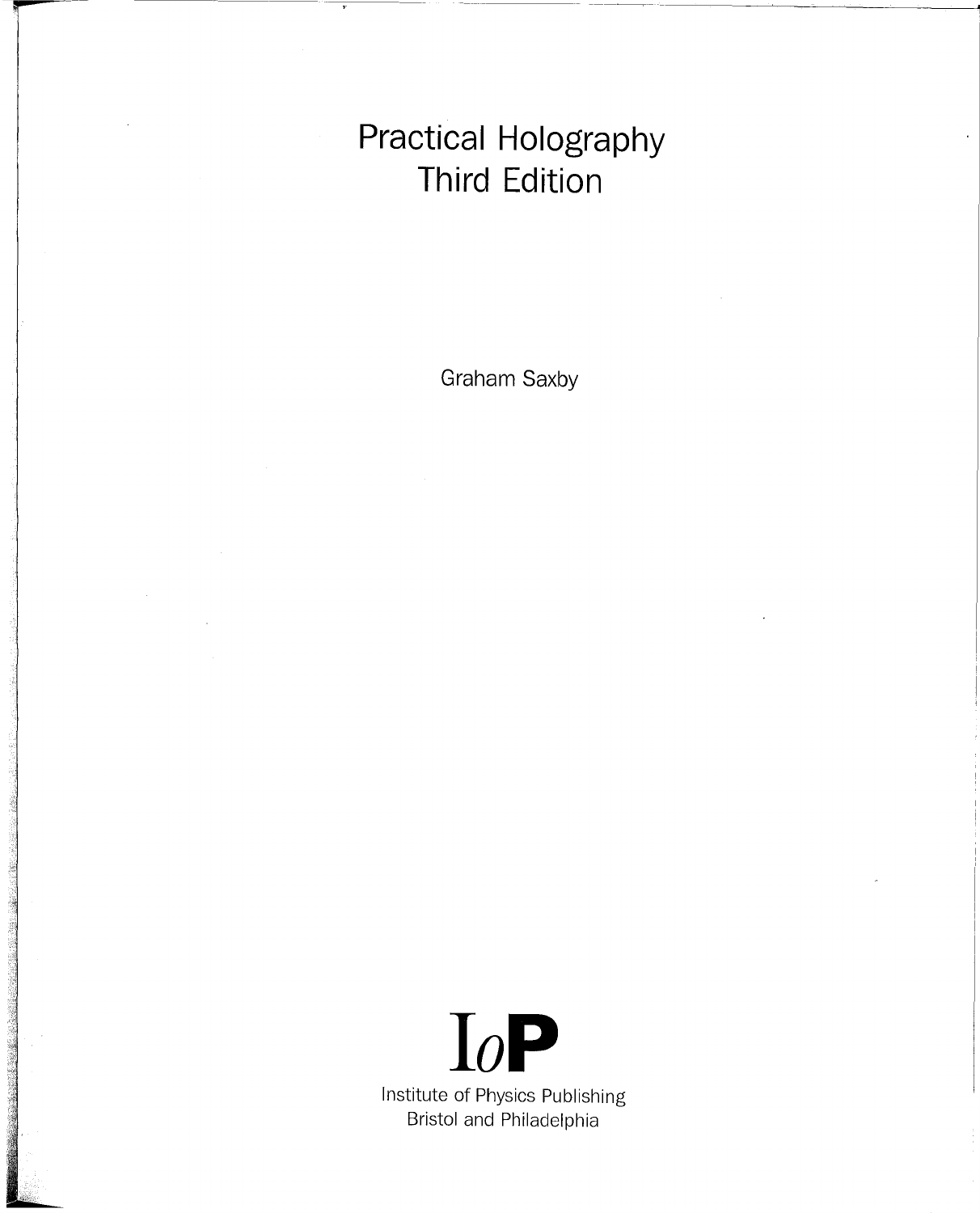#### C(') lOP Publishing Lld 2004

All rights reserved. No part of this publication may be reproduced, stored in a retrieval system or transmitted in any form or by any means. electronic, mechanical, photocopying, recording or otherwise, without the prior permission of the publisher. Multiple copying is permitted in accordance with the terms of licences issued by the Copyright Licensing Agency under the terms of its agreement with Universities UK (UUK).

The author has attempted to trace the copyright holders of all the figures reproduced in this publication and apologizes to them if permission to publish in this form has not been obtained.

*British Library Cataloguing-in-Publication lrata* A catalogue record for this book is available from the British Library.

ISBN 0 7503 0912 I

*Library of' Congress Catuloging-in-Publication Dcun are avuilable*

First edition published 1988 by Prentice Hall International (UK) Ltd

Second edition published 1994 by Prentice Hall International (UK) Lld

Commissioning Editor: Tom Spicer Production Editor: Simon Laurenson Production Control: Sarah Plenty Cover Design: Frederique Swist Marketing: Nicola Newey and Verity Cooke

Published by Institute of Physics Publishing, wholly owned by The Institute of Physics, London

I i

Institute of Physics, Dirac House, Temple Back, Bristol BS1 6BE, UK

US Office: Institute of Physics Publishing, The Public Ledger Building, Suite 929, 150 South Independence Mall West, Philadelphia, PA 19106, USA

Typeset by Academic + Technical, Bristol Printed in the UK by MPG Books Ltd, Bodmin, Cornwall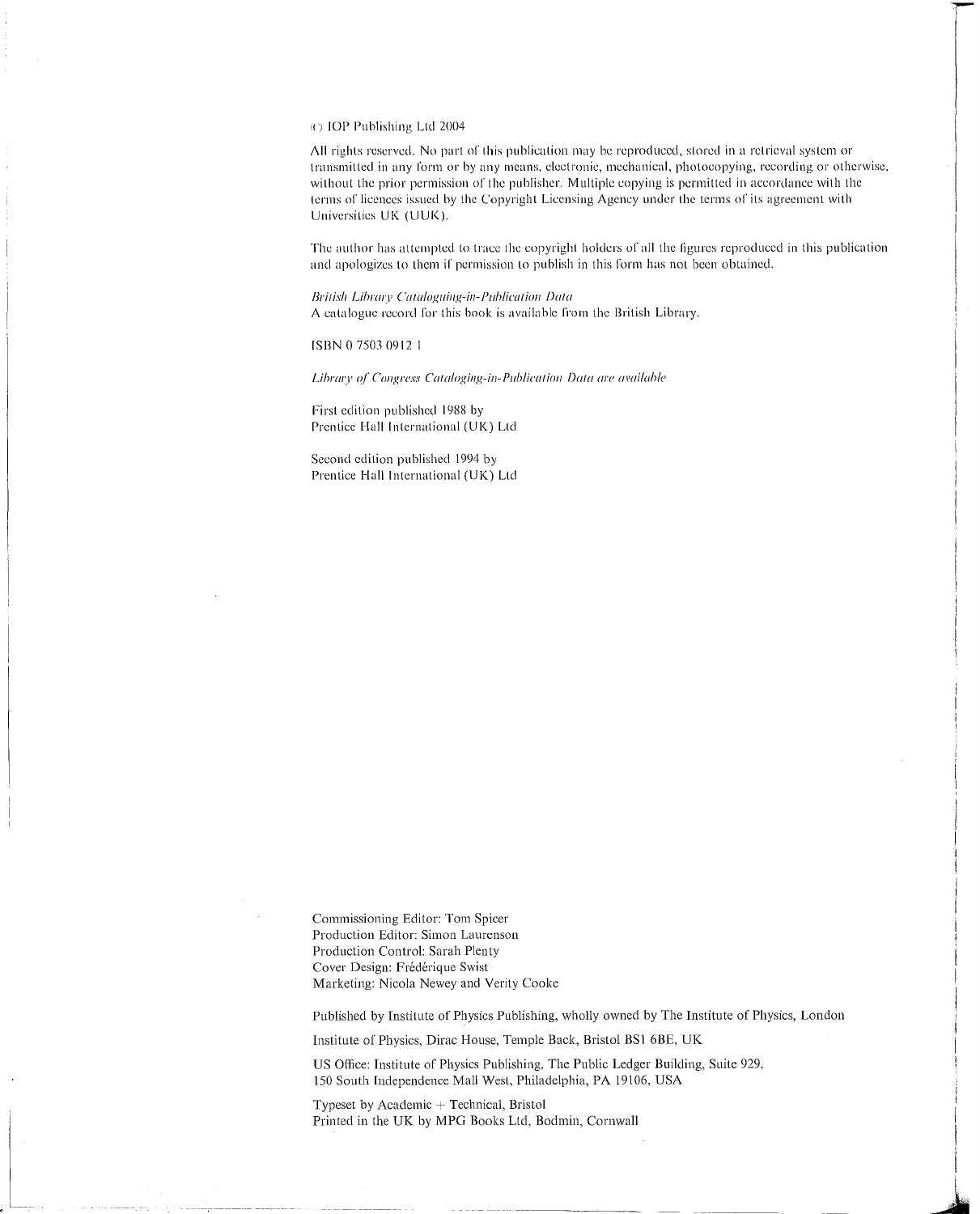# **Contents**

| Foreword to first edition                        | XV       |
|--------------------------------------------------|----------|
| Preface to third edition                         | xvii     |
| Preface to second edition                        | xviii    |
| From the preface to first edition                | XX       |
| PART 1 PRINCIPLES OF HOLOGRAPHY                  | 1        |
| Chapter 1 What is a hologram?                    | 3        |
| Stereoscopy                                      | 3        |
| Defining the problem                             | 6        |
| The problem solved                               | 7        |
| Interference                                     | 8        |
| An experiment with interference fringes          | 8        |
| Diffraction                                      | 11       |
| Amplitude and phase gratings                     | 13       |
| Chapter 2 How holography began                   | 16       |
| References                                       | 22       |
| Light sources for holography<br><b>Chapter 3</b> | 24       |
| Light as an electromagnetic phenomenon           | 24       |
| Propagation of electromagnetic waves             | 24       |
| Oscillators                                      | 26       |
| Properties of light beams                        | 27       |
| Atoms and energy                                 | 28       |
| Stimulated emission                              | 29       |
| The three-level solid-state laser                | 30       |
| Q-switching<br>Four-level gas lasers             | 33<br>34 |
| Mirrors and windows in CW lasers                 | 35       |
| Ion lasers                                       | 37       |
| Tunable lasers                                   | 39       |
| Semiconductor (diode) lasers                     | 40       |
| Diode-pumped solid-state (DPSS) lasers           | 41       |
| Pseudowhite lasers                               | 42       |
| Lasers and safety                                | 42       |
| Warning notices                                  | 43       |
| Avoiding accidents                               | 43       |
| Protective eyewear                               | 44       |
| Pulse lasers<br>The laser itself                 | 44       |
| Further reading                                  | 44<br>45 |
|                                                  |          |

45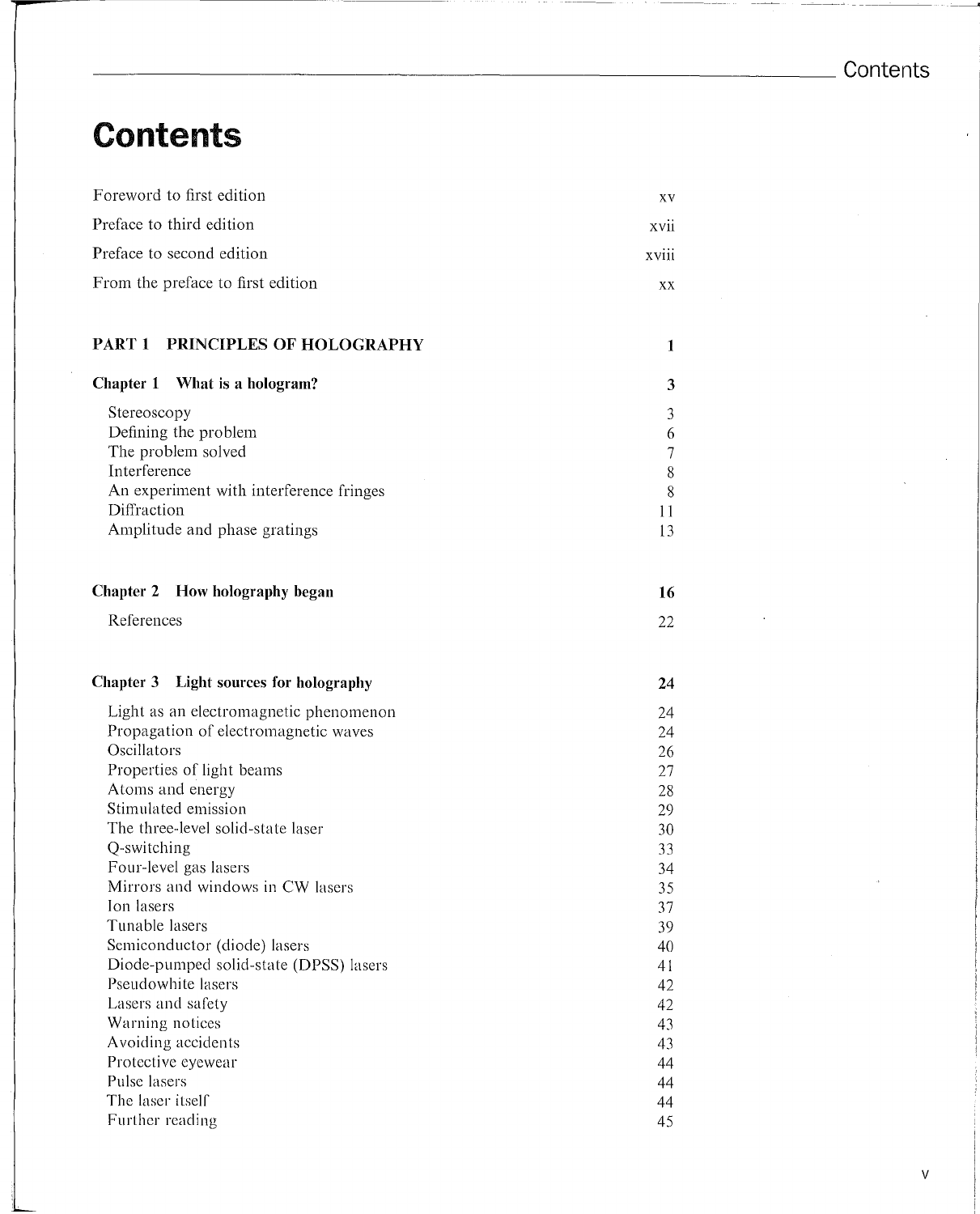83

1556.77<br>대한민국

| Chapter 4 The basic types of hologram                                            | 46       |
|----------------------------------------------------------------------------------|----------|
| Laser transmission holograms                                                     | 46       |
| Replaying the image                                                              | 46       |
| The real image                                                                   | 47       |
| Reflection holograms                                                             | 48       |
| Phase holograms                                                                  | 50       |
| Image-plane holograms                                                            | 51       |
| White-light transmission holograms                                               | 52       |
| Other types of hologram                                                          | 55       |
| Color holography<br>Embossed holograms                                           | 56<br>56 |
|                                                                                  |          |
| <b>Chapter 5</b><br>Materials, exposure and processing                           | 57       |
| The silver halide process                                                        | 57       |
| Technical requirements for holographic materials                                 | 59       |
| Constituents of a developer                                                      | 59       |
| <b>Bleaches</b>                                                                  | 63       |
| Other processes                                                                  | 65       |
| PRACTICAL DISPLAY HOLOGRAPHY<br>PART <sub>2</sub>                                | 67       |
| Chapter 6<br>Making your first hologram                                          | 69       |
| Basic requirements                                                               | 69       |
| The laser                                                                        | 71       |
| A beam expander                                                                  | 72       |
| Support for the laser                                                            | 73       |
| Support for the plate                                                            | 74       |
| Setting up for the exposure                                                      | 75       |
| Setup with a small diode laser                                                   | 76       |
| An alternative setup for a larger laser                                          | 76       |
| Processing solutions                                                             | 77       |
| Exposing                                                                         | 77       |
| Processing                                                                       | 77       |
| Viewing the image                                                                | 78       |
| A one-step real image                                                            | 79       |
| Displaying your hologram                                                         | 79       |
| What went wrong?<br>Suppliers of holographic materials                           | 80       |
| Further reading                                                                  | 81<br>81 |
| Chapter 7<br>Single-beam techniques 1                                            | 83       |
|                                                                                  |          |
| Single-beam holograms of unstable subject matter<br>Building a single-beam frame | 83<br>87 |
| A rear-surface mirror system without double reflections                          | 89       |
| The laser                                                                        | 89       |
| Triangular benches                                                               | 91       |
| Spatial filtering                                                                | 92       |
|                                                                                  |          |

~I

Ilian Carolina (1919)<br>Ilian Carolina (1919)<br>Ilian Carolina (1919)

|<br>|<br>|

.....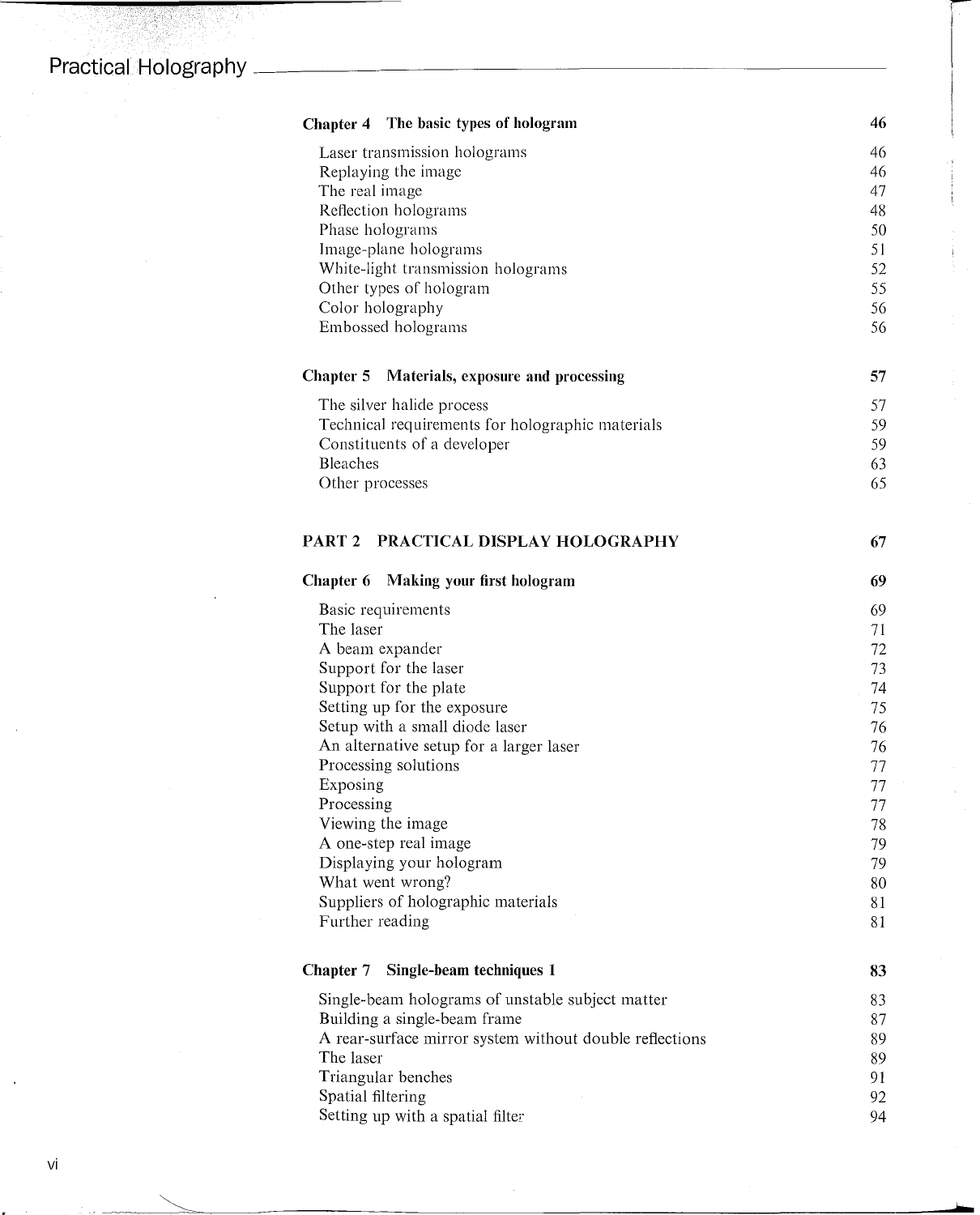### **Contents**

J.

'.\_-'"~'~-~-~~-

| Making an electrically operated shutter                | 95         |
|--------------------------------------------------------|------------|
| Safelights                                             | 96         |
| Index-matching fluid                                   | 97         |
| Exposing and processing                                | 99         |
| Getting the exposure right                             | 100        |
| Multi-exposure techniques                              | 100        |
| Single-beam techniques 2<br><b>Chapter 8</b>           | 103        |
| The transfer principle                                 | 103        |
| Making a reflection master hologram                    | 103        |
| Transmission transfer holograms                        | 105        |
| 360° holograms                                         | 106        |
| Further applications of single-beam holograms          | 114        |
| Mounting and finishing holograms                       | 114        |
| Troubleshooting                                        | 115        |
| <b>Chapter 9</b><br><b>Bypass holograms</b>            | 120        |
| Transmission master holograms                          | 121        |
| Reflection master holograms                            | 123        |
| Reflection transfer holograms                          | 124        |
| Full-aperture transmission transfer holograms          | 124        |
| Rainbow holograms                                      | 125        |
| Reflection holograms from transmission masters.        | 125        |
| Transflection holograms                                | 126        |
| Other configurations                                   | 127        |
| References                                             | 127        |
| <b>Chapter 10</b><br>Building a holographic laboratory | 128        |
| Laboratory space                                       | 128        |
| The optical table                                      | 129        |
| Building a sand table                                  | 129        |
| Supporting the optical components                      | 132        |
| Building a concrete table                              | 133        |
| Metal tables                                           | 134        |
| Table supports                                         | 135        |
| Bases for optical components                           | 136        |
| Excluding drafts                                       | 137        |
| Mounting the laser                                     | 138        |
| A gantry for overhead equipment                        | 139        |
| Cantilevers                                            | 140        |
| Draft excluder                                         | 142        |
| Processing area                                        | 142        |
| Storeroom                                              | 143        |
| Display area                                           | 143        |
| References                                             | 143        |
| <b>Chapter 11</b><br>Master holograms on a table       | 144        |
|                                                        |            |
| Beamsplitters<br>Other types of beamsplitter           | 144<br>145 |
|                                                        |            |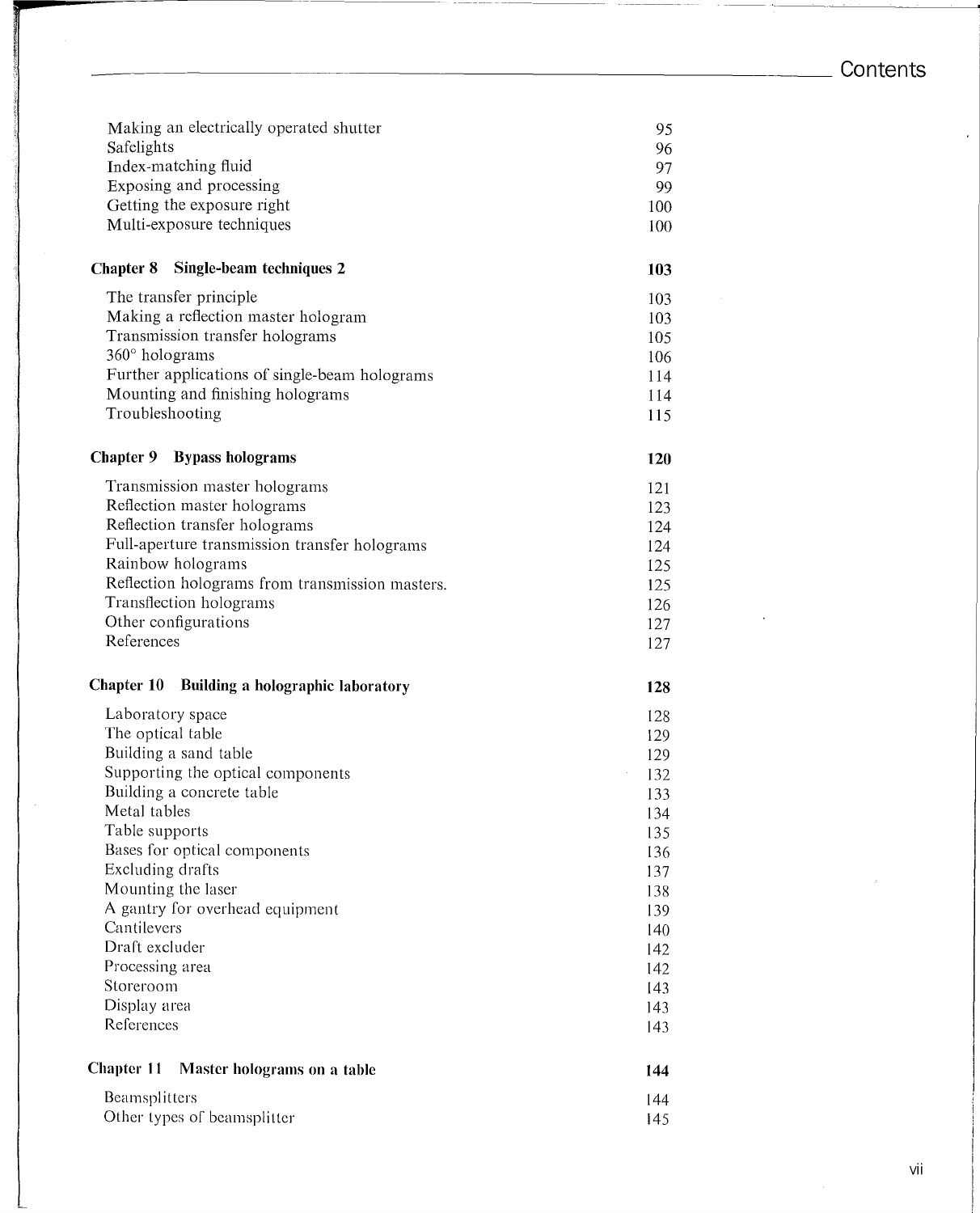### **Practical** Holography~~~~~~~~~~~~~~~~~~~~~~~

| Illuminating the subject                                                             | 146        |
|--------------------------------------------------------------------------------------|------------|
| Component mountings                                                                  | 150        |
| Plateholders                                                                         | 151        |
| Collimating mirror                                                                   | 152        |
| How stable is your table?                                                            | 153        |
| Basic configuration for transmission master holograms                                | 156        |
| What went wrong?                                                                     | 160        |
| Backlighting and background illumination                                             | 161        |
| Silhouettes and black holes                                                          | 161        |
| Supine subjects                                                                      | 162        |
| Frontal illumination                                                                 | 163        |
| Multiple-exposure techniques                                                         | 163        |
| Masters for rainbow holograms                                                        | 165        |
| Reflection master holograms                                                          | 165        |
| Working with plates                                                                  | 166        |
| Cutting glass                                                                        | 167        |
| Processing plates                                                                    | 168        |
| Optical fiber systems for holography                                                 | 168        |
| Multimode fibers                                                                     | 168        |
| Single-mode fibers                                                                   | 169        |
| Launching the beam                                                                   | 169        |
| Making holograms with fiber optics                                                   | 170        |
| Connecting fiber ends                                                                | 171        |
| Further reading                                                                      | 172        |
| Chapter 12<br><b>Transfer reflection holograms</b><br>Parallax in transfer holograms | 173<br>174 |
| Reflection transfer holograms from transmission masters                              | 176        |
| How to deal with weak master images                                                  | 178        |
| Side and underneath beam master transfers                                            | 178        |
| The role of the Bragg condition                                                      | 181        |
| Two-channel transfer holograms                                                       | 182        |
| Holograms of stereoscopic pairs of photographs                                       | 183        |
| Multi-channel images                                                                 | 184        |
| Converging reference beams                                                           | 185        |
| Pellicular collimating mirrors                                                       | 187        |
| Copying holograms                                                                    | 188        |
| Copies by scanning                                                                   | 189        |
| What went wrong?                                                                     | 191        |
| <b>Transfer transmission holograms</b><br><b>Chapter 13</b>                          | 192        |
|                                                                                      |            |
| Full-aperture transfer holograms                                                     | 192        |
| Rainbow holograms                                                                    | 193        |
| Geometry of a rainbow hologram                                                       | 194        |
| Slit width                                                                           | 196        |
| A one-dimensional beam expander                                                      | 197        |
| A convergent reference beam                                                          | 198        |
| Multi-channel rainbow holograms                                                      | 199        |
| What went wrong?                                                                     | 200        |
| Edge-lit holograms                                                                   | 201        |
|                                                                                      |            |

viii

i'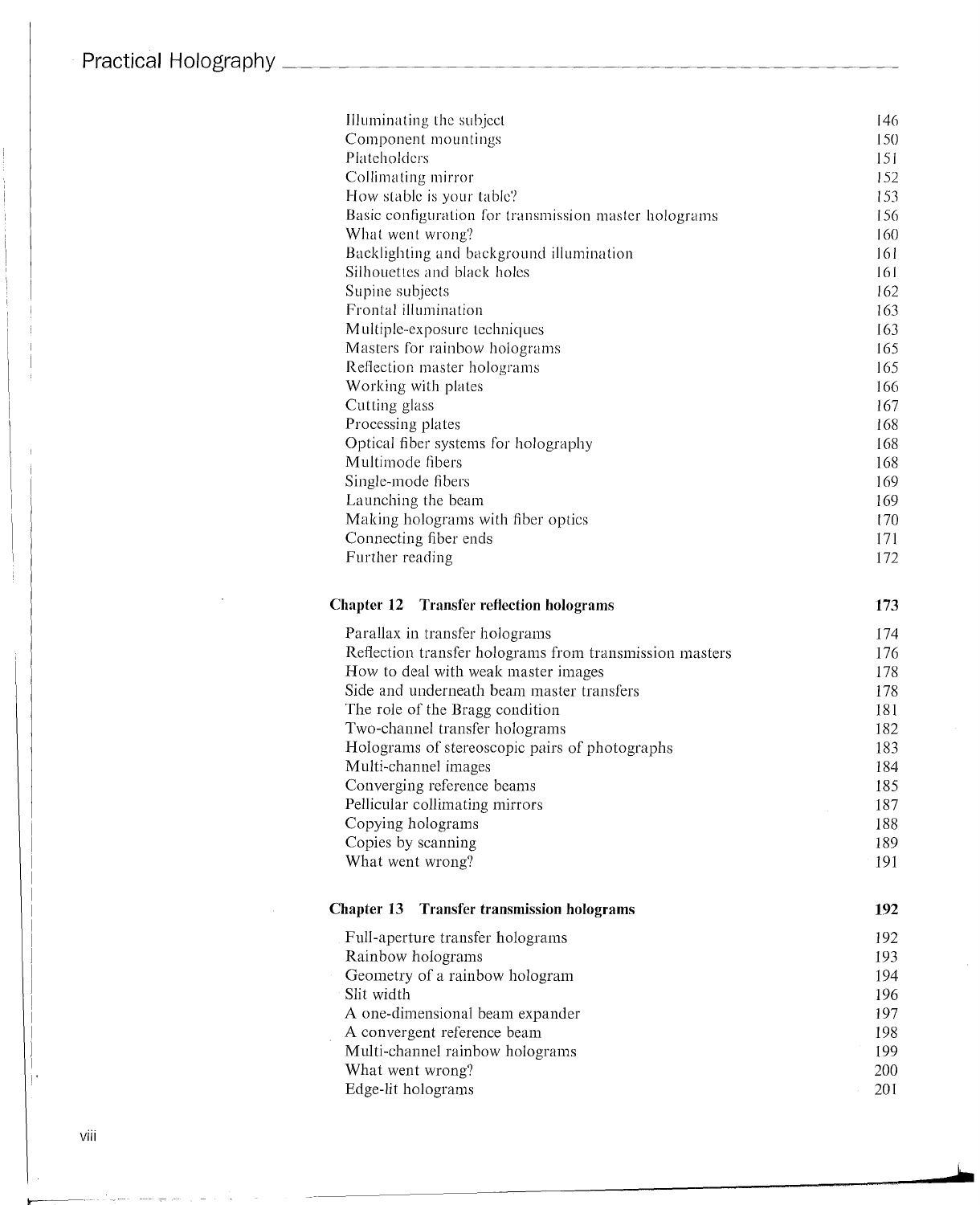Contents

 $\ddot{\phantom{a}}$ 

| References                                                                                                                                                                                                                                                                                                                                                                                                                                                                                                                                                                     | 203                                                                                                                        |
|--------------------------------------------------------------------------------------------------------------------------------------------------------------------------------------------------------------------------------------------------------------------------------------------------------------------------------------------------------------------------------------------------------------------------------------------------------------------------------------------------------------------------------------------------------------------------------|----------------------------------------------------------------------------------------------------------------------------|
| Holograms including focusing optics<br>Chapter 14                                                                                                                                                                                                                                                                                                                                                                                                                                                                                                                              | 205                                                                                                                        |
| Demagnifying and magnifying<br>Image enlargement and reduction<br>Focused-image holograms<br>Focused-image reflection holograms<br>One-step rainbow holograms<br>Synthetic-slit holograms<br>Fourier-transform holograms<br>References                                                                                                                                                                                                                                                                                                                                         | 205<br>207<br>210<br>212<br>213<br>217<br>218<br>223                                                                       |
| Chapter 15 Homemade optical elements                                                                                                                                                                                                                                                                                                                                                                                                                                                                                                                                           | 224                                                                                                                        |
| Liquid-filled lenses<br>One-dimensional collimators<br>What to do in case of leaks<br>Other sizes and focal lengths<br>Calculations for designing a liquid-filled lens<br>Two-dimensional collimating lenses<br>Measurements for a collimating lens<br>Focusing lenses<br>Holographic optical elements (HOEs)<br>Calculation of focal length<br>Holographic diffraction gratings<br>Holographic lenses<br>Making holographic mirrors and beamsplitters<br>Holographic collimating mirrors<br>Aberrations of HOEs<br>Multi-beam HOEs<br>A more uniform laser beam<br>References | 224<br>224<br>227<br>227<br>227<br>229<br>230<br>231<br>232<br>233<br>234<br>235<br>236<br>237<br>238<br>239<br>240<br>240 |
| <b>Chapter 16</b> Portraiture and pulse laser holography                                                                                                                                                                                                                                                                                                                                                                                                                                                                                                                       | 241                                                                                                                        |
| Construction of a ruby laser<br>Safety considerations<br>Maintenance of pulse lasers<br>Other types of pulse laser<br>Setting up a pulse laser studio<br>Special problems with holographic portraiture<br>Lighting for portraiture<br>Exposure<br>Processing<br>Other subject matter<br>Double and multiple pulses<br>References                                                                                                                                                                                                                                               | 242<br>242<br>243<br>243<br>243<br>245<br>245<br>248<br>248<br>248<br>249<br>240                                           |
| Chapter 17<br>Holography in natural colors                                                                                                                                                                                                                                                                                                                                                                                                                                                                                                                                     | 251                                                                                                                        |
| The eye and color perception                                                                                                                                                                                                                                                                                                                                                                                                                                                                                                                                                   | 252                                                                                                                        |

 $i\mathsf{x}$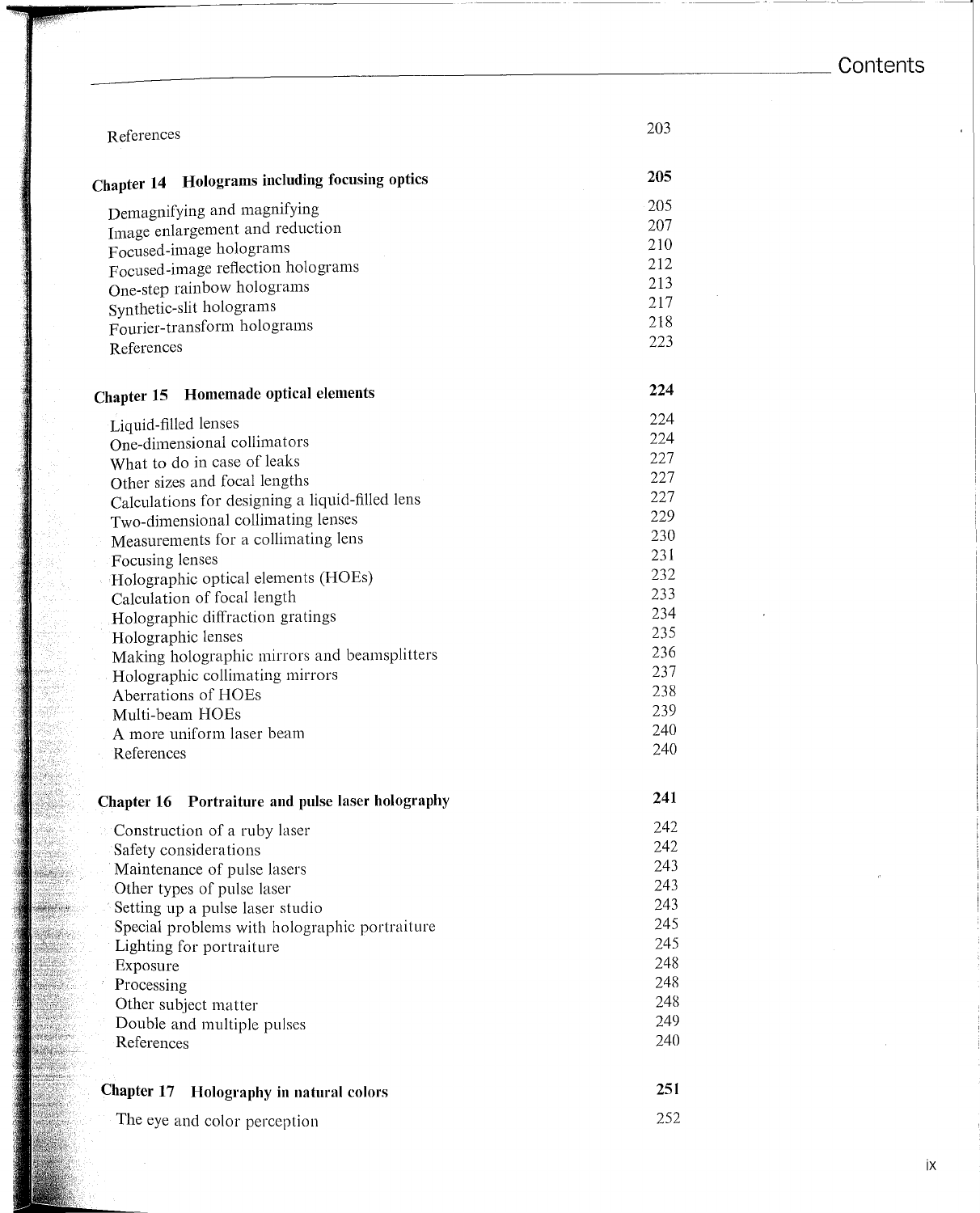| The CIE chromaticity diagram                              | 254 |
|-----------------------------------------------------------|-----|
| Color transmission holograms                              | 256 |
| Denisyuk holograms in color                               | 257 |
| Transfer holograms in color                               | 258 |
| Portraiture in color                                      | 258 |
| The problem of color accuracy                             | 258 |
| The future of color holography                            | 259 |
| References                                                | 259 |
| <b>Chapter 18</b><br>Achromatic and pseudocolor holograms | 260 |
| Achromatic white-light transmission holograms             | 260 |
| Dispersion compensation                                   | 261 |
| The achromatic angle for transmission masters             | 262 |
| Achromatic reflection holograms                           | 264 |
| Pseudocolor holograms                                     | 266 |
| Pseudocolor single-beam reflection holograms              | 266 |
| Pseudocolor transfer reflection holograms                 | 268 |
| Accurate color registration by geometry                   | 269 |
| How to obtain precise registration                        | 270 |
| Pseudocolor white-light transmission holograms            | 271 |
| Obtaining better registration                             | 273 |
| One-step pseudocolor WLT holograms                        | 275 |
| References                                                | 277 |
| <b>Chapter 19</b><br>Holographic stereograms              | 279 |
| The multiplexing principle                                | 279 |
| Making a multiplexed hologram                             | 280 |
| Cylindrical stereograms                                   | 282 |
| Making a Cross hologram                                   | 284 |
| Flat image-plane stereograms                              | 285 |
| The scope of modern stereographic imagery                 | 286 |
| Geometries for photographic originations                  | 286 |
| Perspective and distortion                                | 287 |
| Wide-angle distortion                                     | 289 |
| Alignment and spacing of the photographs                  | 290 |
| Long base stereograms                                     | 291 |
| Registration                                              | 291 |
| Computer control of imagery                               | 292 |
| Basic considerations for a stereographic holoprinter      | 292 |
| Exposing                                                  | 295 |
| Stereogram masters from photographic prints               | 296 |
| Preventing dropouts                                       | 297 |
| Computer image processing                                 | 298 |
| Achromatic and color stereograms                          | 300 |
| Transferring achromatic stereograms                       | 301 |
| Full-color stereograms                                    | 303 |
| Full-color WLT transfer stereograms                       | 304 |
| Full-color reflection transfer stereograms                | 305 |
| Color balance                                             | 307 |
| Color accuracy: WLT or reflection?                        | 307 |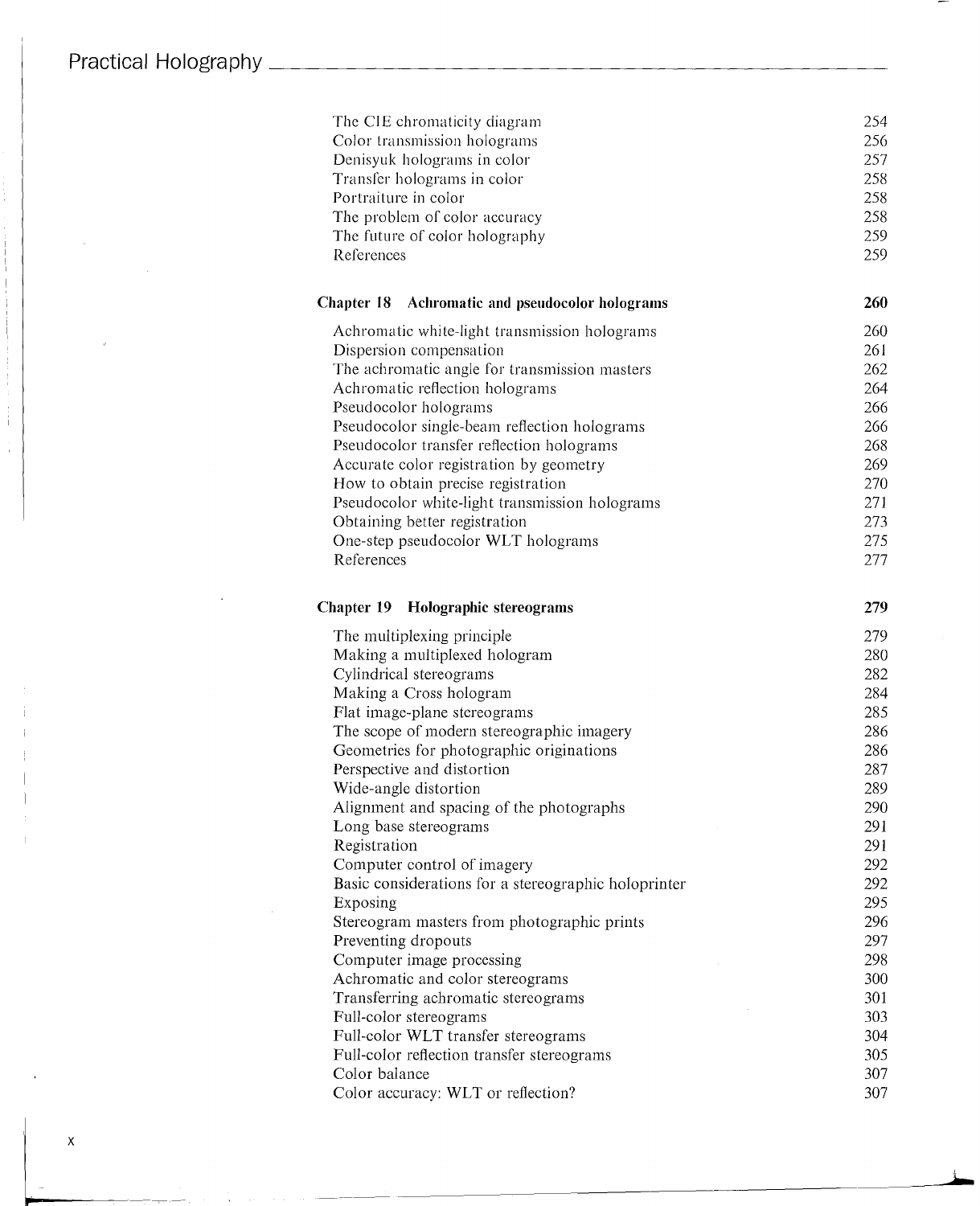| Calculating distances                    | 308 |
|------------------------------------------|-----|
| Stereograms with full parallax           | 308 |
| Perspective correction by pre-distortion | 309 |
| Conical stereograms                      | 311 |
| Volume multiplexed holograms             | 312 |
| References                               | 314 |

#### **Chapter 20 Non-silver processes for holography**

| Dichromated gelatin (DCG)               | 317 |
|-----------------------------------------|-----|
| Rendering DCG sensitive to red light    | 319 |
| Coating plates                          | 319 |
| Exposing                                | 320 |
| Processing                              | 321 |
| Sealing the hologram                    | 321 |
| Color control                           | 322 |
| Silver halide sensitized gelatin (SHSG) | 322 |
| Photopolymers                           | 322 |
| Photothermoplastics                     | 323 |
| Photoresists                            | 324 |
| Photochromic materials                  | 324 |
| Bacteriorhodopsin                       | 325 |
| Photorefractive crystals                | 325 |
| References                              | 326 |

#### **Chapter 21 Embossed holograms**

**328**

**316**

The initial artwork Holographic recording Making the photoresist master Depositing the conductive layer The first-generation master Electroforming of final shims The embossing process Further reading References 328 329 329 330 331 331 332 333 333

#### **Chapter 22 Display techniques**

**334**

| Basic types of hologram and their display          | 335 |
|----------------------------------------------------|-----|
| Displaying holograms at home                       | 336 |
| Window displays                                    | 339 |
| Displays to accompany lectures and presentations   | 339 |
| Submitting holograms for exhibitions               | 340 |
| Packing a hologram for forwarding to an exhibition | 340 |
| Organizing an exhibition of holograms              | 341 |
| Lighting arrangements                              | 341 |
| Light sources                                      | 341 |
| Installing the exhibits                            | 342 |
| Floor plan                                         | 342 |
| Relevant information                               | 343 |
| Environment                                        | 344 |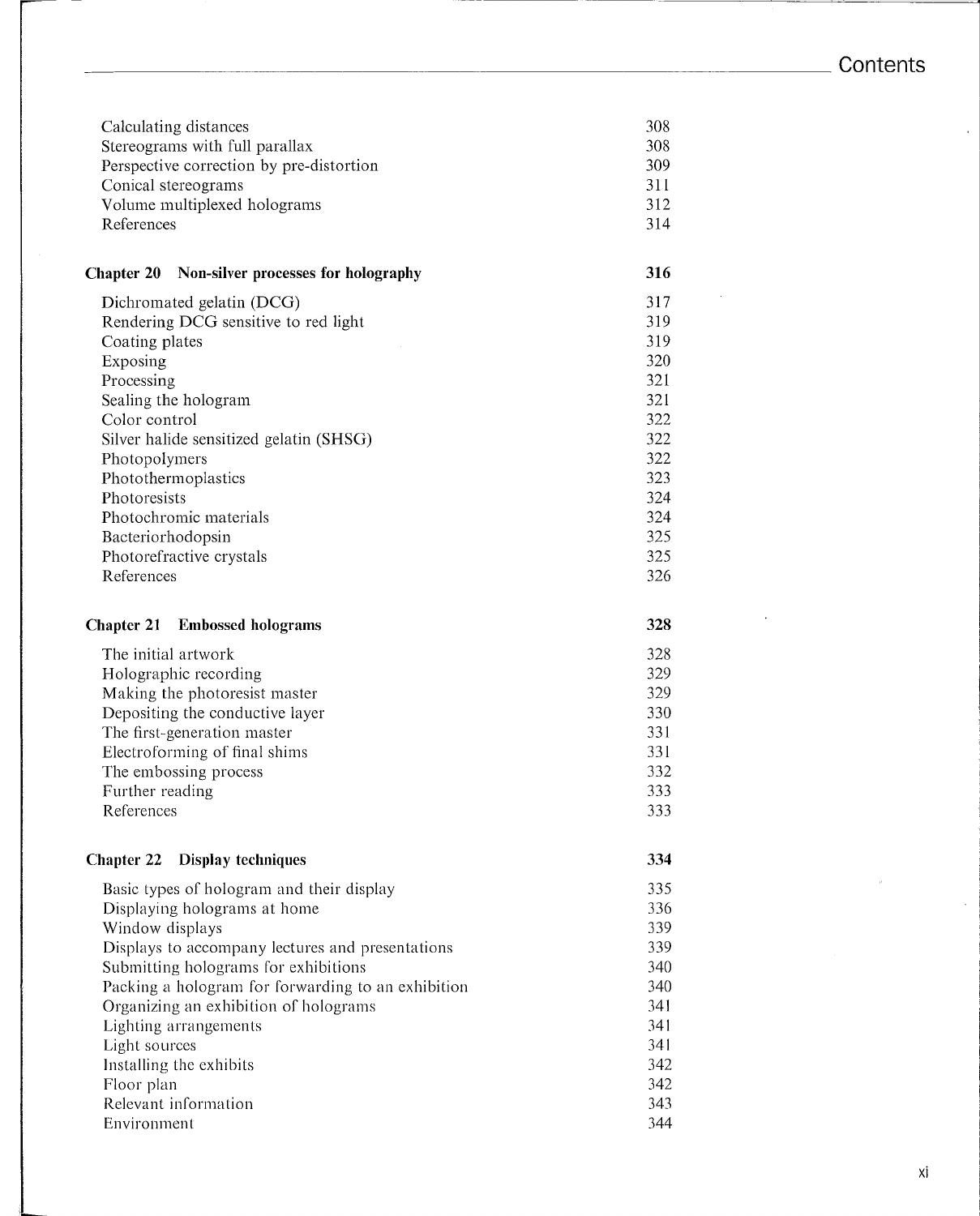| Photographing holograms                            | 344 |
|----------------------------------------------------|-----|
| Equipment                                          | 345 |
| Reflection holograms                               | 346 |
| Transmission holograms                             | 349 |
| Viewpoint and parallax                             | 350 |
| Unusual holograms                                  | 351 |
| Photographing holograms at exhibitions             | 351 |
| Using flash                                        | 351 |
| Presenting slides of holograms                     | 352 |
| Copyright                                          | 352 |
| References                                         | 352 |
| PART 3 APPLIED HOLOGRAPHY                          | 353 |
| <b>Chapter 23</b><br>Holography and measurement    | 355 |
| Direct measurements using holography               | 355 |
| The principle of holographic interferometry        | 356 |
| Real-time interferometry                           | 356 |
| Double-exposure interferometry                     | 357 |
| Time-average interferometry                        | 359 |
| Strobed interferometry                             | 360 |
| Visualization of fluid flows                       | 360 |
| Doubled illuminating beams                         | 362 |
| A camera for holographic interferometry            | 362 |
| Sandwich holography                                | 363 |
| Reference mirror rotation                          | 365 |
| Fringe measurement                                 | 365 |
| Speckle interferometry                             | 365 |
| Holographic contouring                             | 366 |
| Summary of applications                            | 367 |
| Further reading                                    | 368 |
| References                                         | 369 |
| Chapter 24 Data storage and diffractive elements   | 371 |
| Why holographic data storage?                      | 371 |
| Data processing                                    | 372 |
| Spatial filtering with Fourier-transform holograms | 372 |
| Fourier-transform holograms: the principles        | 375 |
| Image de-blurring                                  | 376 |
| Correlation filtering                              | 376 |
| Computer-generated holograms (CGHs)                | 378 |
| Applications of Fourier-transform CGHs             | 378 |
| Strategies for making CGHs                         | 380 |
| CGHs with a personal computer                      | 381 |
| Diffractive optical elements                       | 381 |
| Basic types of DOE                                 | 382 |
| Fabrication of DOEs                                | 385 |
| Applications of DOEs                               | 386 |
| Further reading                                    | 386 |
| References                                         | 387 |

..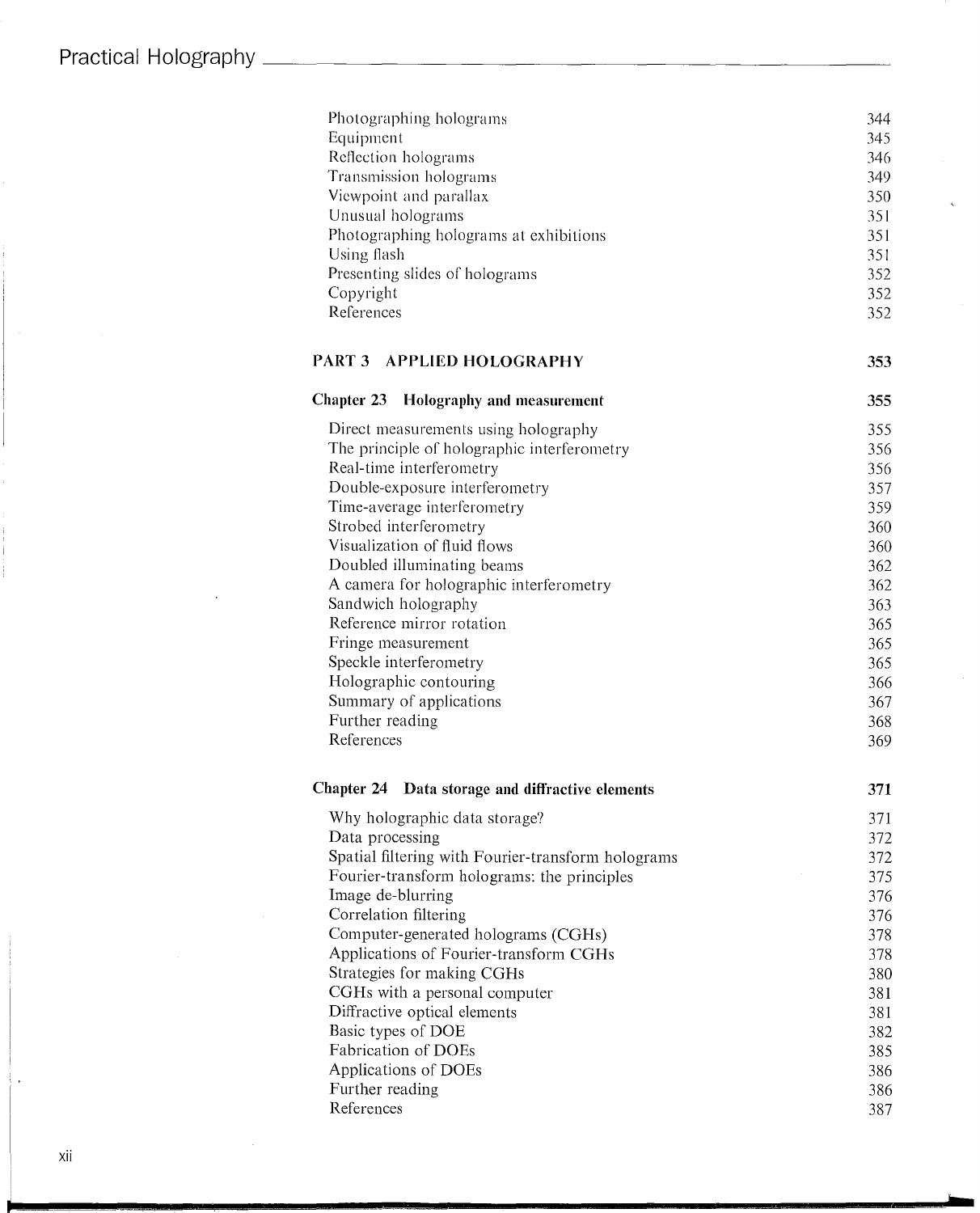**395**

**402**

**417**

**429**

**Chapter 25 Holography in biology and medicine 389**  $389$ 

| Dental holography         | 389. |
|---------------------------|------|
| Histology and pathology   | 389. |
| Ophthalmic holography     | 391  |
| Multiplexed holograms     | 392. |
| Holograms and diagnostics | 393. |
| References                | 393. |

#### **Chapter 26 Holographic motion pictures and video**

Making the image move Real-time holography Holographic movies Holographic video and television References 395 395 397 398 400

#### **Chapter 27 Other applications of holography**

Far-field holography Holomicrography Microwave holography Infrared holography Ultraviolet holography X-ray holography Electron holography Acoustic holography Light-in-flight holography Polarization holography Conoscopic holography Pseudodeep holograms Digital holography Conclusion References 402 403 404 405 405 406 406 406 408 410 411 412 413 414 414

#### **Appendix 1 The mathematical background to holography**

| Formation of a hologram                | 417  |
|----------------------------------------|------|
| Reconstruction of the image            | 420  |
| Traveling and standing waves           | 420  |
| Bragg diffraction                      | 42.1 |
| Effects of shrinkage during processing | 424  |
| Modulation and contrast                | 425. |

#### **Appendix 2 The** Fourier **approach to image formation**

| Fourier series                                            | 431 |
|-----------------------------------------------------------|-----|
| Fourier transform                                         | 435 |
| Reciprocal relationship of $x$ -space and frequency space | 438 |
| The Fourier convolution theorem                           | 441 |
| Two-dimensional objects                                   | 443 |
| Further reading                                           | 446 |